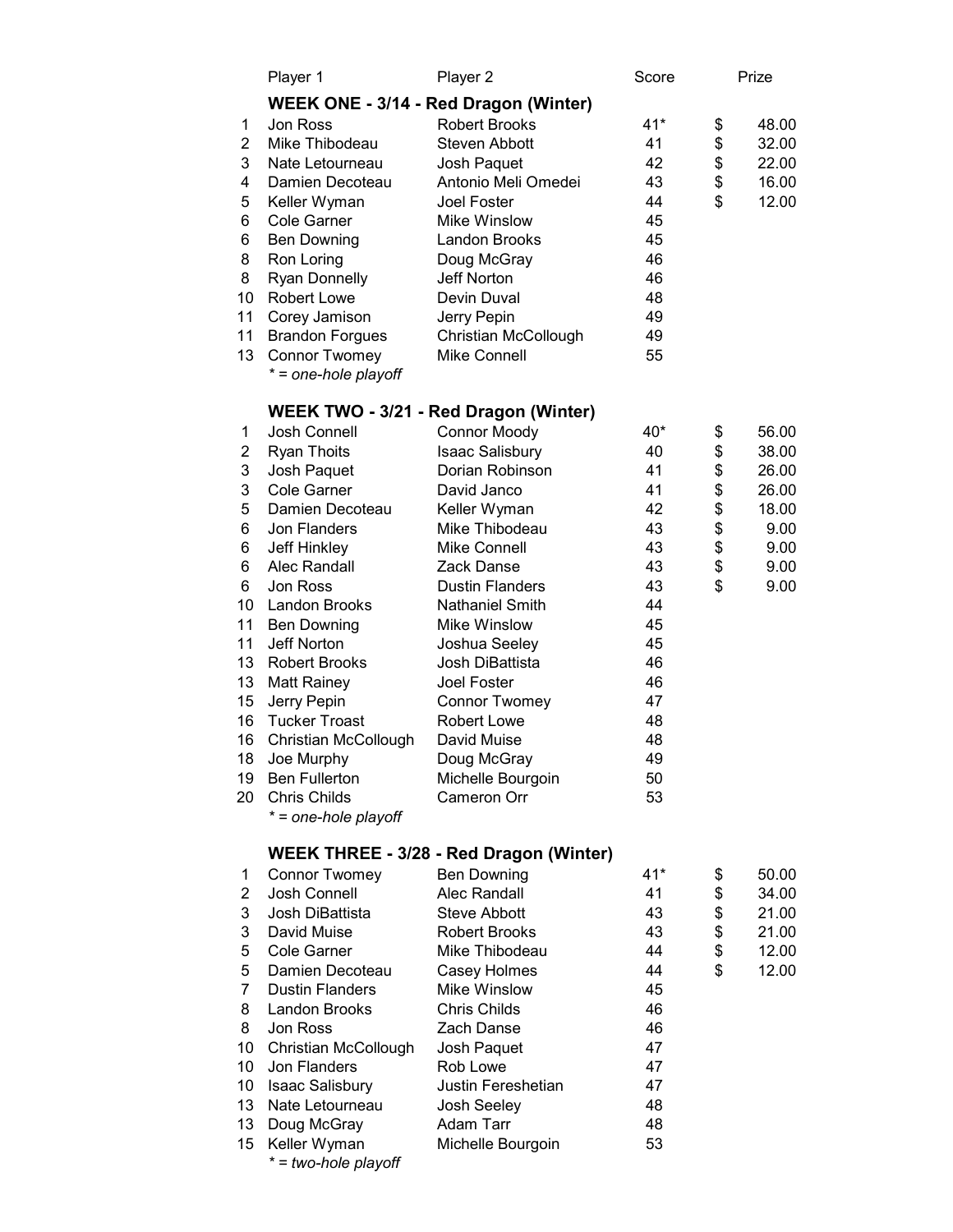|                   |                                       | <b>WEEK FOUR - 4/4 - Red Dragon (Winter)</b>  |    |             |
|-------------------|---------------------------------------|-----------------------------------------------|----|-------------|
| 1                 | Cole Garner                           | Jeff Hinkley                                  | 40 | \$<br>40.00 |
| $\overline{2}$    | <b>Robert Brooks</b>                  | <b>Landon Brooks</b>                          | 41 | \$<br>26.00 |
| 3                 | Mike Winslow                          | Jon Shaw                                      | 43 | \$<br>20.00 |
| 4                 | Josh Paquet                           | AJ Bouffard                                   | 44 | \$<br>12.00 |
| 4                 | James Ritchie                         | Michael Davala                                | 44 | \$<br>12.00 |
| 6                 | <b>Chris Childs</b>                   | Derek Nesbitt                                 | 45 |             |
| 6                 | <b>Ben Downing</b>                    | Hug Niceman                                   | 45 |             |
| 8                 | Jerry Pepin                           | <b>Nick Mardas</b>                            | 47 |             |
| 9                 | Jon Flanders                          | Mike Thibodeau                                | 48 |             |
| 9                 | Christian McCollough                  | Doug McGray                                   | 48 |             |
| 11                | <b>Brandon Forgues</b>                | <b>Robert Lowe</b>                            | 49 |             |
|                   |                                       | <b>WEEK FIVE - 4/11 - Red Dragon (Winter)</b> |    |             |
| 1                 | Doug McGray                           | Hug Niceman                                   | 39 | \$<br>50.00 |
| 2                 | Jon Flanders                          | <b>Josh Connell</b>                           | 40 | \$<br>31.00 |
| $\overline{2}$    | Mike Thibodeau                        | Landon Brooks                                 | 40 | \$<br>31.00 |
| 4                 | <b>Ben Downing</b>                    | Ryan Rathbun                                  | 41 | \$<br>18.00 |
| 4                 | <b>Robert Brooks</b>                  | Dorian Robinson                               | 41 | \$<br>18.00 |
| 6                 | James Ritchie                         | AJ Bouffard                                   | 42 | \$<br>7.33  |
| 6                 | Josh Seeley                           | Antonio Meli Omodei                           | 42 | \$<br>7.33  |
| 6                 | Mike Winslow                          | Cole Garner *                                 | 42 | \$<br>7.33  |
| 9                 | <b>Connor Twomey</b>                  | Josh Paquet                                   | 43 |             |
| 9                 | Keller Wyman                          | Jeremiah Jones                                | 43 |             |
| 9                 | Jon Shaw                              | Jon McNally                                   | 43 |             |
| 12                | <b>Ryan Donnelly</b>                  | Kenny Poulin                                  | 45 |             |
| $12 \overline{ }$ | Ron Loring                            | <b>Robert Lowe</b>                            | 45 |             |
| 14                | <b>Riley Bergeron</b>                 | Derek Farrell                                 | 46 |             |
| 15                | <b>Brandon Forgues</b>                | <b>Dustin Flanders</b>                        | 48 |             |
| 15                | Jeremie Pierce                        | Eric Stuckey                                  | 48 |             |
| 15                | Michelle Bourgoin                     | Morgan Drake                                  | 48 |             |
|                   | * ace on hole 9                       |                                               |    |             |
|                   | WEEK SIX - 4/18 - Red Dragon (Spring) |                                               |    |             |
| 1                 | <b>Ethan Palmer</b>                   | Ben Jumper                                    | 50 | \$<br>42.00 |
| $\overline{2}$    | <b>Brandon Hinkley</b>                | Jon Flanders                                  | 51 | \$<br>25.00 |
| $\overline{2}$    | Ryan Card                             | James Ritchie                                 | 51 | \$<br>25.00 |
| 4                 | Josh Paquet                           | Zach Danse                                    | 53 | \$<br>14.00 |
| 4                 | Landon Brooks                         | <b>Tyler Berry</b>                            | 53 | \$<br>14.00 |
| 6                 | Derek Nesbitt                         | Lerch Denoncourt *                            | 54 |             |
| $\overline{7}$    | Jeremiah Jones                        | Cole Garner                                   | 55 |             |
| $\overline{7}$    | Mike Thibodeau                        | Antonio Meli Omodei                           | 55 |             |
| 9                 | Dorian Robinson                       | <b>Robert Lowe</b>                            | 56 |             |
| 9                 | Nate Letourneau                       | <b>Chris Childs</b>                           | 56 |             |
| 11                | <b>Robert Brooks</b>                  | Jeremy Pierce                                 | 57 |             |
| 12 <sup>2</sup>   | <b>Connor Twomey</b>                  | Carson Hope                                   | 61 |             |
|                   | * ace on hole 5                       |                                               |    |             |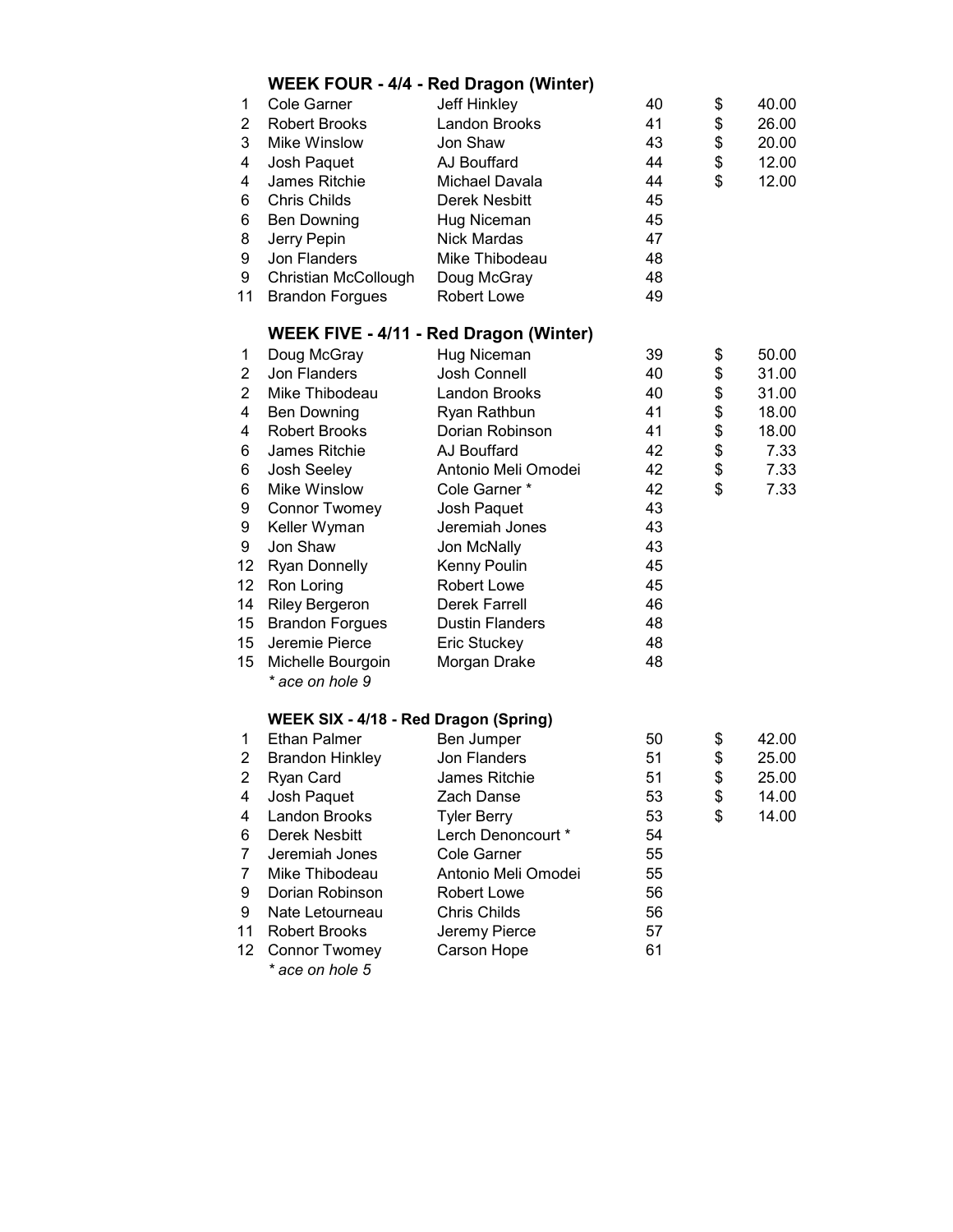|                | WEEK SEVEN - 4/25 - Talon (short tees)  |                      |    |             |
|----------------|-----------------------------------------|----------------------|----|-------------|
| 1              | Doug McGray                             | James Ritchie        | 46 | \$<br>42.00 |
| 2              | Joshua Seeley                           | Jon Shaw             | 48 | \$<br>25.00 |
| $\overline{2}$ | <b>Chris Childs</b>                     | Josh Paquet          | 48 | \$<br>25.00 |
| 4              | Landon Brooks                           | Mike Winslow         | 49 | \$<br>9.33  |
| 4              | Ryan Card                               | Dorian Robinson      | 49 | \$<br>9.33  |
| 4              | Antonio Meli Omodei                     | Cole Garner          | 49 | \$<br>9.33  |
| 7              | <b>Robert Brooks</b>                    |                      |    |             |
|                |                                         | Keller Wyman         | 52 |             |
| 7              | Jeremie Pierce                          | Jeremiah Jones       | 52 |             |
| 9              | <b>Connor Twomey</b>                    | Mark Anderson        | 55 |             |
| 9              | Jerry Pepin                             | <b>Robert Lowe</b>   | 55 |             |
| 9              | Mike Thibodeau                          | Michelle Bourgoin    | 55 |             |
| 9              | James Fullerton                         | <b>Ben Downing</b>   | 55 |             |
|                | <b>WEEK EIGHT - Red Dragon (Spring)</b> |                      |    |             |
| 1              | <b>Robert Brooks</b>                    | Mike Thibodeau       | 47 | \$<br>40.00 |
| 2              | Cole Garner                             | Josh Paquet          | 49 | \$<br>24.00 |
| 3              | Jeff Hinkley                            | Garen Courtway       | 50 | \$<br>20.00 |
| 4              | Jeremiah Jones                          | Doug McGray          | 51 | \$<br>16.00 |
| 5              | <b>Brad Forgues</b>                     | Josh Connell         | 52 | \$<br>3.33  |
| 5              | Landon Brooks                           | <b>Ben Downing</b>   | 52 | \$<br>3.33  |
| 5              | <b>Chris Childs</b>                     | Ryan Card            | 52 | \$<br>3.33  |
| 8              | James Ritchie                           | <b>Mark Anderson</b> | 54 |             |
| 9              |                                         | Nate Letourneau      | 55 |             |
|                | <b>Connor Twomey</b>                    |                      |    |             |
| 10             | James Fullerton                         | Jerry Pepin          | 57 |             |
| 10             | <b>Brandon Forgues</b>                  | Jon McNally          | 57 |             |
|                | <b>WEEK NINE - Talon (Short Odds)</b>   |                      |    |             |
| 1              | Josh Paquet                             | Jeremiah Jones       | 45 | \$<br>40.00 |
| 2              | Josh Connell                            | Mike Thibodeau       | 46 | \$<br>26.00 |
| 3              | Cory Morrison                           | <b>Robert Brooks</b> | 47 | \$<br>20.00 |
| 4              | Jeff Grenier *                          | James Ritchie        | 48 | \$<br>14.00 |
| 5              | Dylan Dworak                            | David Muise          | 49 |             |
| 6              | Cole Garner                             | <b>Chris Childs</b>  | 50 |             |
| 7              | <b>Brandon Forgues</b>                  | Mark Anderson        | 52 |             |
| 8              | <b>Robert Lowe</b>                      | Doug McGray          | 54 |             |
| 9              | <b>Ben Downing</b>                      | <b>Connor Twomey</b> | 57 |             |
| 10             | Jerry Pepin                             | <b>Brad Forgues</b>  | 58 |             |
|                | * ace on hole 11                        |                      |    |             |
|                |                                         |                      |    |             |
|                | <b>WEEK TEN - Red Dragon (Spring)</b>   |                      |    |             |
| 1              | <b>Connor Twomey</b>                    | <b>Robert Brooks</b> | 46 | \$<br>40.00 |
| 2              | <b>Brad Forgues</b>                     | Josh Paquet          | 47 | \$<br>26.00 |
| 3              | Doug McGray                             | Keller Wyman         | 49 | \$<br>20.00 |
| 4              | Cole Garner                             | Dylan Dworak         | 50 | \$<br>14.00 |
| 5              | Zach Danse                              | Mike Thibodeau       | 51 |             |
| 5              | Josh Connell                            | Garin Courtway       | 51 |             |
| 5              | Mike Winslow                            | Dorian Robinson      | 51 |             |
| 8              | Mark Anderson                           | Zack Rideout         | 52 |             |
| 8              | Landon Brooks                           | Robert Lowe          | 52 |             |
| 10             | Chris Childs                            | <b>Ben Downing</b>   | 55 |             |